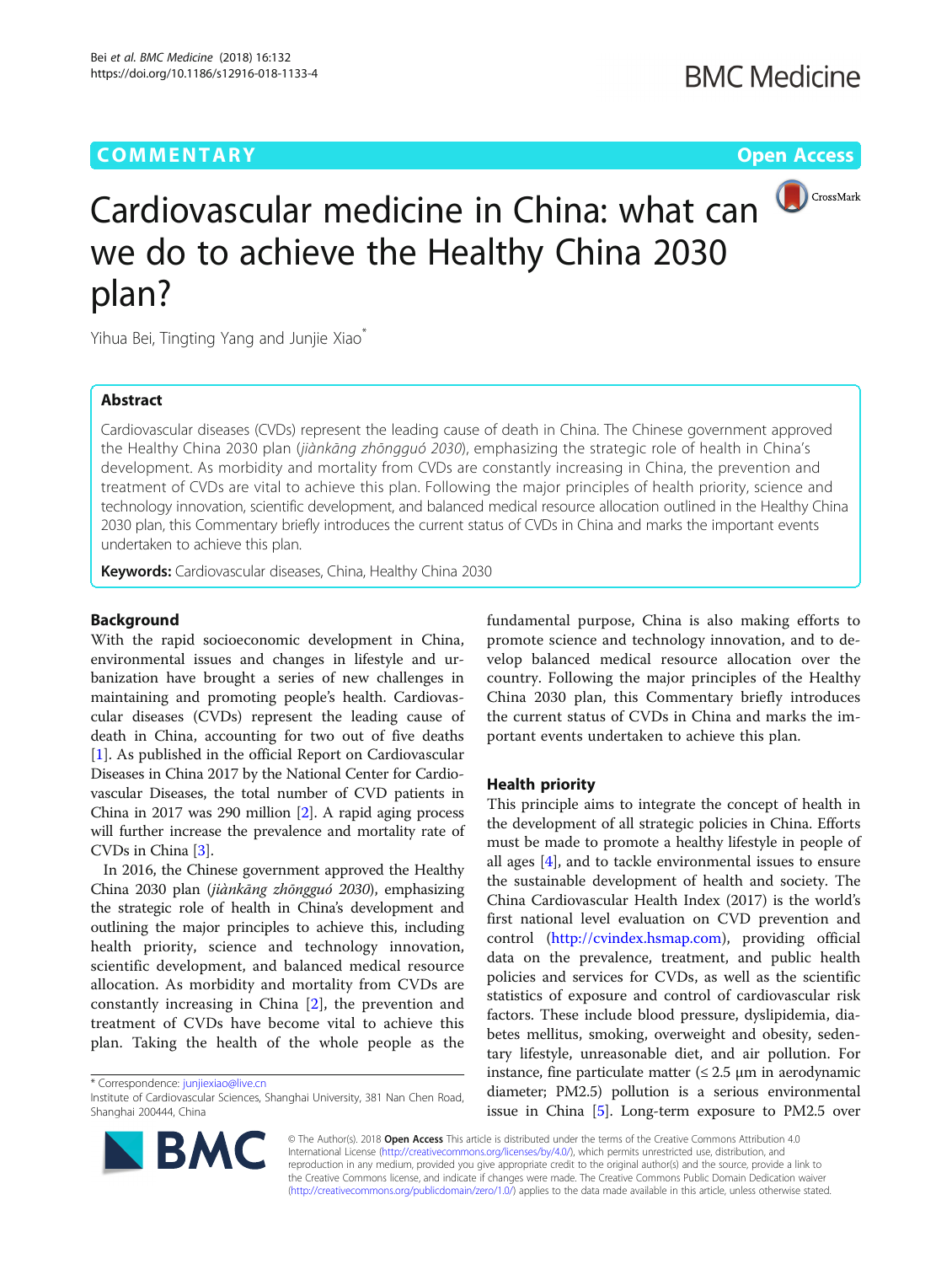certain concentrations has been proven to be associated with ischemic cardiac disease and hypertension [\[6](#page-2-0), [7](#page-2-0)]. Although the PM2.5 concentration had declined by 6.5% in 2017 compared to 2016, a stricter control of air pollution is being implemented to achieve better surveillance and assessment of air quality, including emergent strategies such as reducing pollution originating from motor vehicles, coal burning, industrial production, and outdoor activities which create dust [\[8](#page-2-0)].

#### Science and technology innovation

With great efforts in science and technology innovation, novel techniques and methods have been developed in the management of CVDs. China has 11 million coronary arterial disease (CAD) patients, and statistics released from the China Cardiovascular Intervention Forum 2018 ([http://ccif.icirculation.com\)](http://ccif.icirculation.com) reported that cardiovascular interventional therapy was provided to 753,142 patients (~ 1.5 stent per case) in 2017. The Chronic Total Occlusion Club, China, founded in Shanghai in 2005, aims to recruit top Chinese professional cardiac interventional physicians to perform, demonstrate, and discuss the high standard percutaneous coronary intervention (PCI) for patients with chronic total occlusion (CTO) and to collect clinical data from over 50 centers and more than 80 CTO PCI physicians (Chronic Total Occlusion Club, China Registry Study). This is expected to further improve interventional therapy and the long-term prognosis of CTO patients. Chinese governmental and non-governmental grants have also been invested on clinical research for CADs, focusing on the efficacy and safety of antithrombotic therapy and the angiographic efficacy after PCI  $[9-14]$  $[9-14]$  $[9-14]$  $[9-14]$ . New data from clinical research may lead to the update of guidelines and improve the clinical management of CADs.

Despite advances in basic research for CVDs, research and development for original new drugs remains underdeveloped in China. Conversely, research and development of novel medical materials and devices is rapidly advancing. Major comorbidities of heart failure (HF) in China have gradually shifted from valve heart diseases to CADs and hypertension [[15\]](#page-2-0). To date, cardiac transplantation remains the only effective therapy for end-stage HF patients despite advances in HF management. Nevertheless, only approximately 300 heart transplant surgeries are performed annually in China due to the limited availability of donated organs. The clinical use of total artificial heart and ventricular assist devices (VADs) is an effective bridge to cardiac transplantation, as well as an alternative therapy for acute and end-stage HF patients when a donor heart is unavailable. Benefitting from China's independently developed, third generation magnetic-levitation CH-VAD, three patients with terminal stage HF successfully received VAD therapy following approval through the humanitarian device exemption policy in Fuwai Hospital, Beijing, in 2017. The National Center for Cardiovascular Diseases reported that all three patients survived well, with one patient eventually finding a donor transplant 192 days after having received VAD. Thus, the CH-VAD should be able to fill the gap in the field of domestic artificial hearts in China.

Chinese scientists have also developed superaligned carbon nanotube heart patches to guide oriented cardiomyocyte growth and promote electrophysiological homogeneity for engineered cardiac tissues [\[16\]](#page-2-0). The superaligned carbon nanotube-based, one-piece pacemaker electrode may also be potentially applied for cardiac resynchronization therapy in myocardial infarction patients with HF  $[16]$  $[16]$ . We hope that these Chinese-developed medical materials and devices will soon be approved for clinical trials and may one day provide new hope for HF patients.

#### Scientific development

Scientific development refers to the comprehensive implementation of medical services. Data from a nationally representative sample of 96,121 Chinese adults aged 20 years or older reported that the estimated percentage of ideal cardiovascular health in adults was extremely low (0.1% in men and 0.4% in women) [[17\]](#page-2-0). The guideline for CVD prevention in China highlights the priority of prevention and stipulates primary and secondary prevention strategies for CVDs. In 2016, the China Cardiovascular Association launched a project for the systemic implementation of chest pain centers in hospitals [\(http://www.chinacpc.org](http://www.chinacpc.org)), aiming to promote early diagnosis and timely therapy for patients with CADs, aortic dissection, pulmonary embolism, or other critical illnesses. In recent years, cardiac rehabilitation, mainly consisting of medical and lifestyle interventions, has also attracted attention due to improved recovery and outcomes in CVD patients [\[18](#page-2-0)]. The number of cardiac rehabilitation centers has rapidly grown to approximately 500 by 2017. Recently, a Modern Cardiac Rehabilitation Center was established in Shanghai, aiming to perform high standard external counterpulsation and cardiac shockwave therapy, and to employ precise D-SPECT cardiac imaging to evaluate the therapeutic effect. Moreover, concepts such as the 'Better Life with a Stent' slogan have been established to promote communication between patients and clinicians, and to encourage their participation and follow-up in cardiac rehabilitation.

### Balanced medical resource allocation

China is the most populous country worldwide. Hospitalization expenses for acute myocardial infarction reached 15.34 billion yuan (2.31 billion USD) in 2015, with the